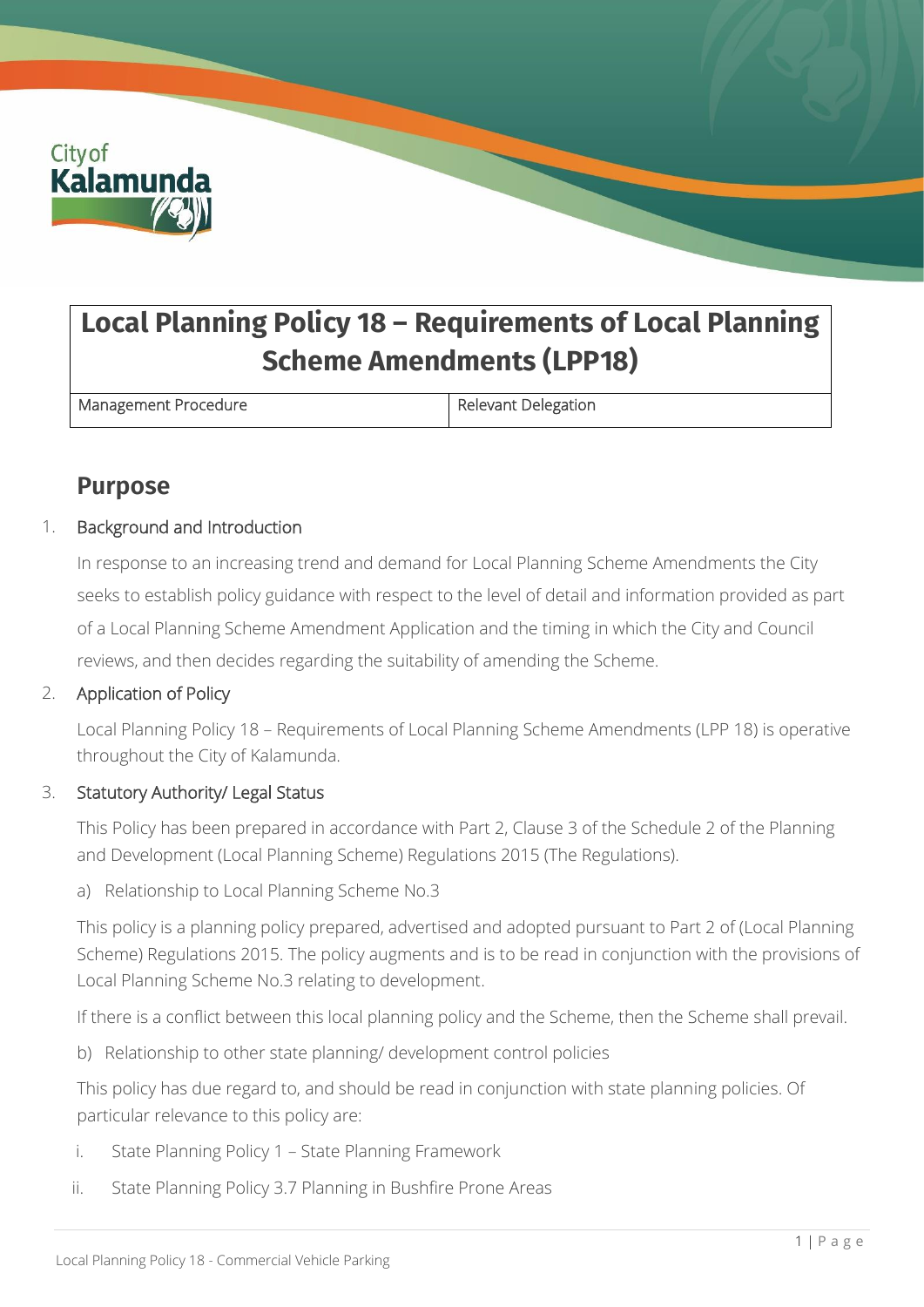

a) Relationship to other local planning policies.

This policy has due regard to, and should be read in conjunction with the City of Kalamunda's other local planning policies. Of particular relevance to this policy are:

i. Local Planning Policy 11 – Public Notification of Planning Proposals (LPP 11).

### 4. Policy Objectives

- a) To provide guidance in respect to the process and level of detail required for a Local Planning Scheme Amendment based on whether the amendment is Basic, Standard or Complex as defined by the Planning and Development (Local Planning Scheme) Regulations 2015 (The Regulations)
- b) To recognise the balance between the need for the community to be informed of, and to have reasonable opportunity to provide input into Local Planning Scheme Amendments, and the timely and accurate determination of those amendments; and
- c) To provide a consistent approach on the circumstances when the City receives a Local Planning Scheme Amendment, the level of detail required and at what stage of the process this information will be requested to be submitted;
- d) To ensure applicants provide as much detail as possible so that the City and Council can understand the likely extent of any proposed development and amenity impacts, and therefore determine whether a Local Planning Scheme Amendment is deemed appropriate.
- e) To provide a practical administrative process of Local Planning Scheme Amendments.

### 5. Policy Measures

- a) Part 5 of the Planning and Development (Local Planning Scheme) Regulations 2015 (The Regulations) establishes the provisions for amending the Local Planning Scheme and distinguishes the following:
	- i. Basic Amendment
	- ii. Standard Amendment
	- iii. Complex Amendment

### 6. Appendix D outlines the differences between the three different Scheme Amendment types

a) The Regulations outline the specific process for those amendment typologies, the mechanisms for advertising and the requirements of when the application is required to be forwarded to the Western Australian Planning Commission (WAPC)

### The requirement of this policy applies to Standard and Complex only and does not apply to Basic Amendments.

b) The Scheme provides the ability for landowners to apply for additional or special uses in accordance with Clause 4.5 "Additional Uses" and Clause 4.7 "Special Use Zones"

'An additional use is a land use that is permitted on a specific portion of land in addition to the uses already permissible in that zone that applies to the land.'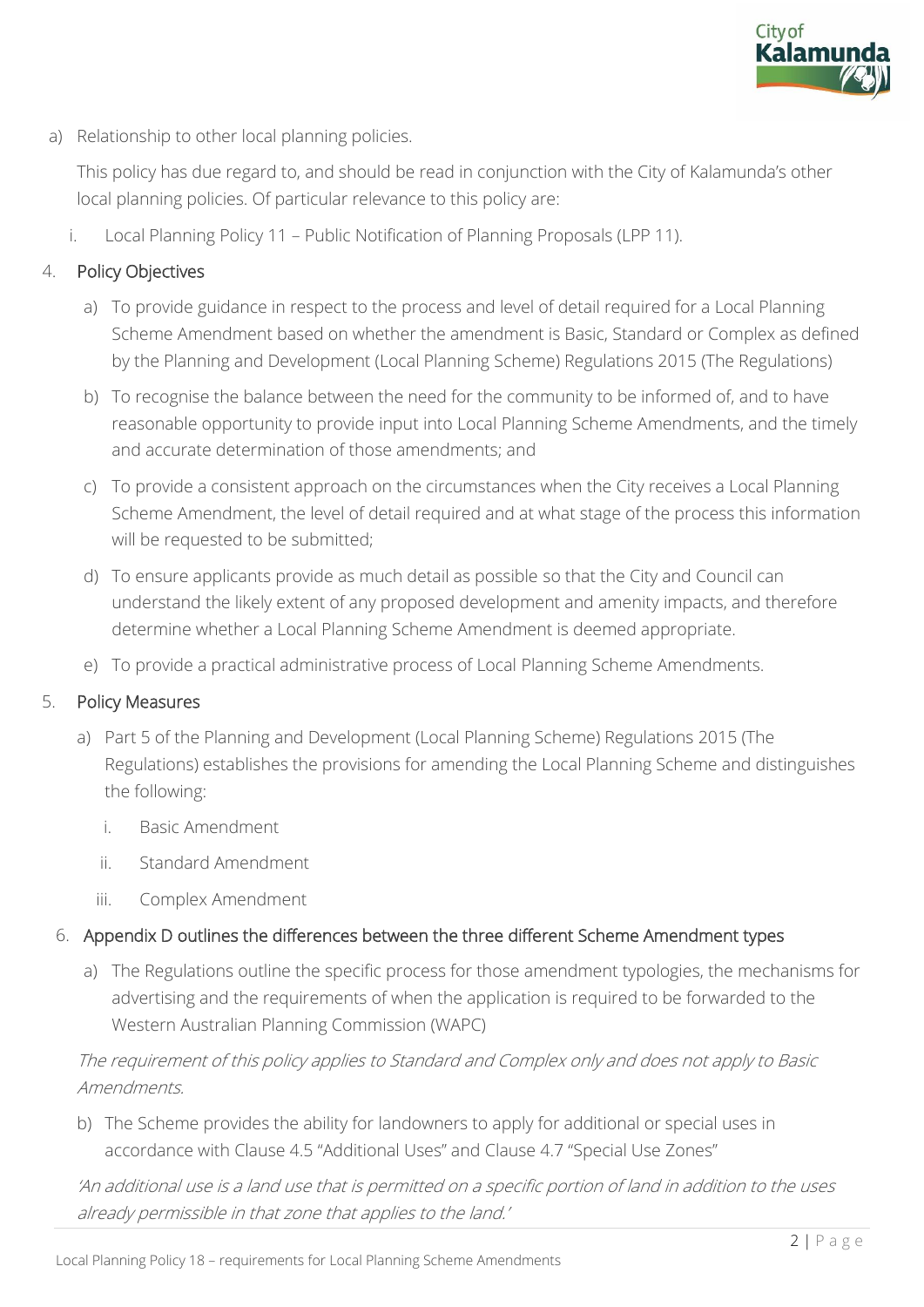

## 'A Special Use Zone applies to specific categories of land use which do not comfortably sit within any other zone within the Scheme.'

For example, in Rural Zones, "Place of Worship" is an "X" land use which means that it is prohibited within that zone. LPS 3 provides an ability for an applicant to apply for a Local Planning Scheme Amendment for an Additional or Special Use which provides the City with the ability to assess the merits of that use. The provisions of this policy provide further clarification regarding the level of detail and information submitted with an application to amend the Scheme for the purposes of Additional Use or a Special Use Zone.

This Policy only applies to applications for a Scheme amendment where there is a change of use to the land and/or where there is the potential for new built form and associated activities and where these changes are likely to have an impact on the amenity of the existing and future local community.

# **Policy Statement**

### 1. Land Use Scoping Statement and Concept Master Plan

a) Land Use Scoping Statement

When considering a Scheme Amendment whereby the amendment seeks to change a land use or apply an additional land use, the Council may be faced with a decision whether to support the amendment without knowing what the anticipated built form or amenity outcome for that site, or the impact the amendment may have in terms of the surrounding community. To improve the decisionmaking process, the City will require an applicant to provide a Land Use Scoping Statement. This document is required to be submitted upon initial lodgement of the amendment application and will form part of the application information presented to Council when it is asked to provide consent to advertise.

The Land Use Scoping Statement is a report which is intended to provide the City with a level of background information addressing core land use planning issues and to provide Council with a greater level of detail regarding intended outcomes. The Statement is required to address the following land use and planning related issues:

### i. Scale and Intensity of Use

The extent of the proposed use in terms of the types of proposed activities, the number of people occupying and/or attending the development, any proposed major fixtures or events during the calendar year, the likely hours of operation, and the proximity to other habitable land uses;

### ii. Streetscape

The extent to which any subsequent future development will likely alter the desired and or existing streetscape of the immediate area of the proposed Scheme Amendment. It is noted that Applications for development which include new buildings will be assessed in accordance with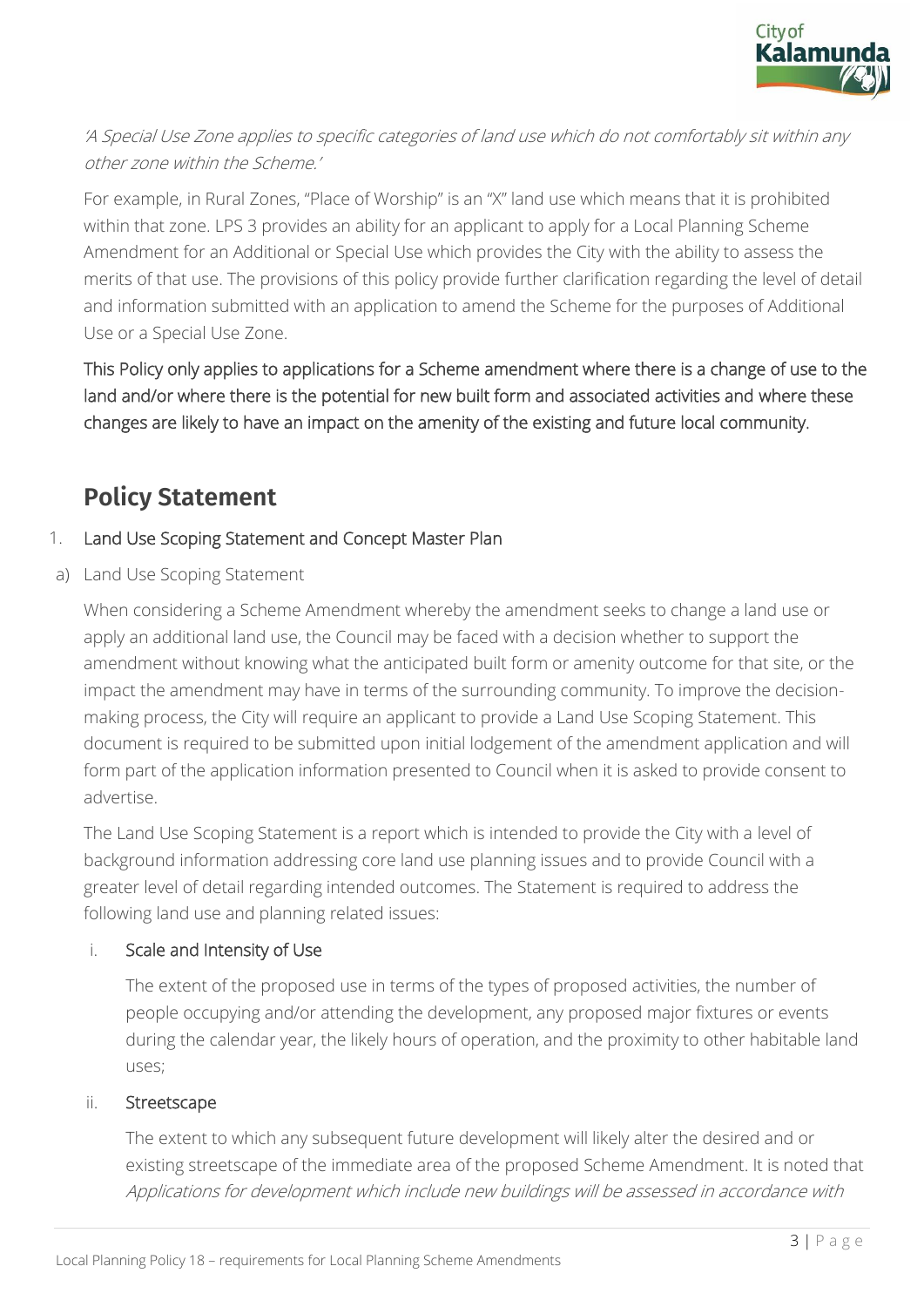

the Scheme and in accordance with the R Codes where abutting or within a residential zoned area.

### iii. Tree Preservation

The extent to which the proposed amendment and any subsequent future development will result in the loss of any significant trees or other natural vegetation which will be required to be cleared.

Where trees are proposed to be removed, details are to be provided on a site plan, showing where the tree or vegetation is native and above 300mm in trunk diameter. A report shall be provided by a suitably qualified arborist to determine the health of the tree and if it hosts any natural fauna. Where there is clearing of natural vegetation proposed, a flora and fauna study will be required to be undertaken by a suitably qualified environmental science consultant.

### iv. Open Space

The extent of preservation of areas of useable on-site open space to be maintained as part of the proposal and any subsequent future development.0/

#### v. Site limitation or Constraints

vi. Outline and address any special limitations on the development of the land by its size, shape or environmental/geographical feature.

#### vii. Prevailing Amenity

The likely amenity impacts that could arise from approval of the application, including noise, any proposed traffic and parking issues, or scale of any proposed development.

The applicant is required to analyse the context in which the application for Scheme Amendment will impact on prevailing amenity as it relates to anticipated land use outcomes. This may include such factors as:

- Noise Attenuation
- Dust and Odour
- Environmental Impact
- Traffic Impact
- Safety and security.
- b) Concept Master Plan

Applicants are also required to include written details in their application regarding the likely future staging of any development or growth of activities in the form of an illustrative Concept Master Plan upon initial lodgement.

When applying for an additional use or special use via a Scheme Amendment, a Concept Master Plan shall be submitted with the request to amend the Scheme outlining the likely or desired overall development of the site and including each relevant stage as applicable.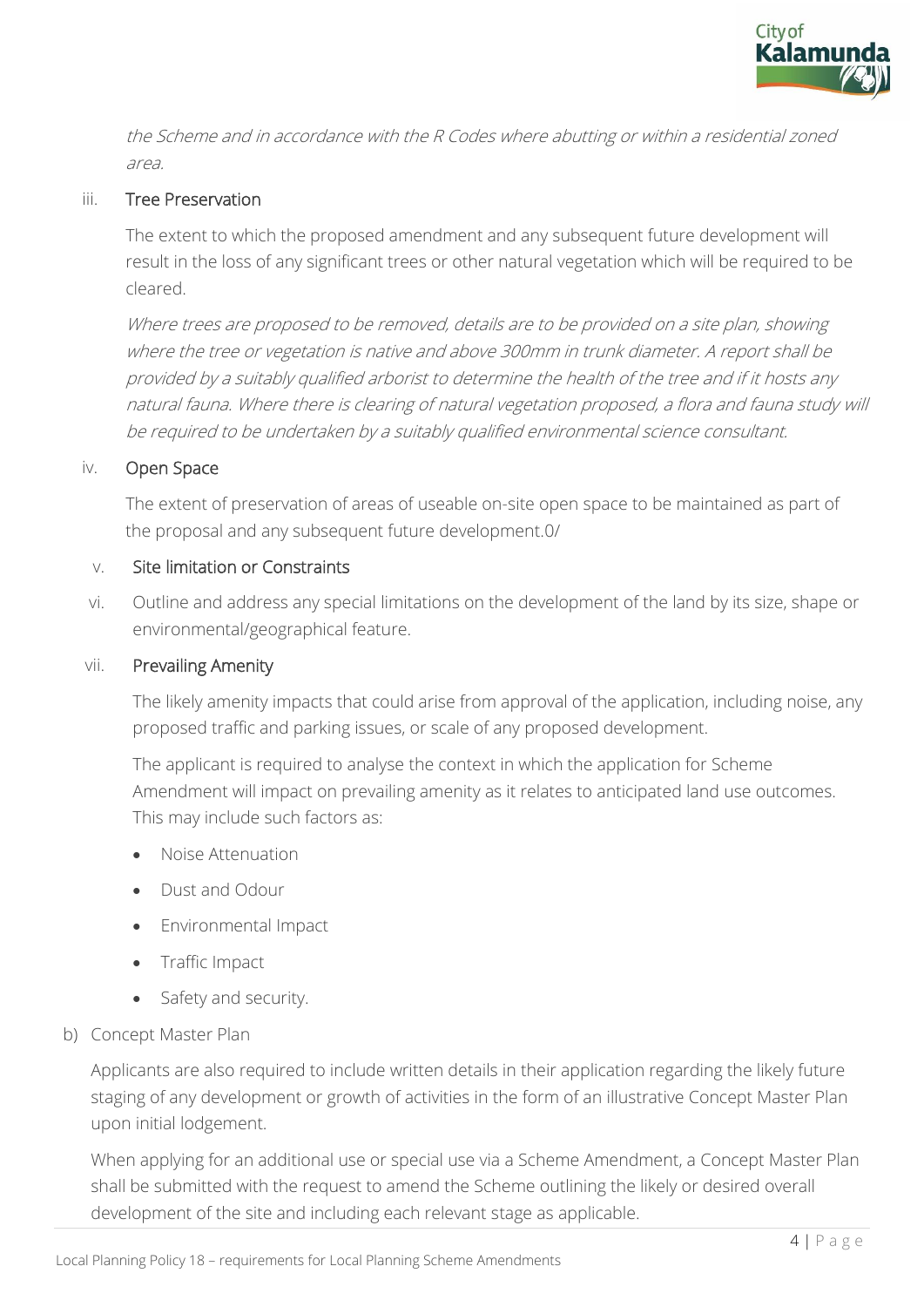

The details of the Concept Master Plan may include but is not limited to the following:

### i. Location of Building

Indicative location of all proposed buildings, car parking and access on a scaled plan.

### ii. Incidental and Additional Uses

Proposed likely incidental or additional uses. The applicant is required to specify those uses, and if details are known, provide a list of those uses and likely operating timeframes.

### iii. Concept Drawings

Conceptual drawings for any proposed buildings, or modifications to any existing buildings. Concept plan for the entire property including any staging.

### iv. Traffic Assessment

A preliminary Traffic Impact Statement to be provided undertaken by a suitably qualified traffic engineering consultant).

### v. Effluent Disposal

An effluent management statement is to be provided, where not connected to reticulated sewer. Where applicable, the applicant is required to provide a statement and/or plan demonstrating effluent disposal can be achieved.

### vi. Stormwater Disposal

Where applicable the applicant is required to provide a statement and/or plan demonstrating stormwater disposal can be achieved.

### vii. Car Parking

A preliminary car parking strategy, including overflow parking provisions contained on-site, where applicable, is to be provided.

### viii. Bushfire Management

Bushfire Contour mapping or Bushfire Attack Level Assessment (BAL) for the site or the area subject to Scheme amendment. (Note that depending on the land uses proposed and the future/anticipated development outcomes a Bushfire Management Plan and Emergency Evacuation Plan may form part of a Condition of approval for the Scheme Amendment.)

### ix. Noise management

A noise impact assessment may be required to be provided undertaken by a suitably qualified acoustic consultant where the City deems that the proposed land use may conflict with or affect surrounding or adjacent existing and proposed land uses. A Noise Management Plan may be required to be submitted.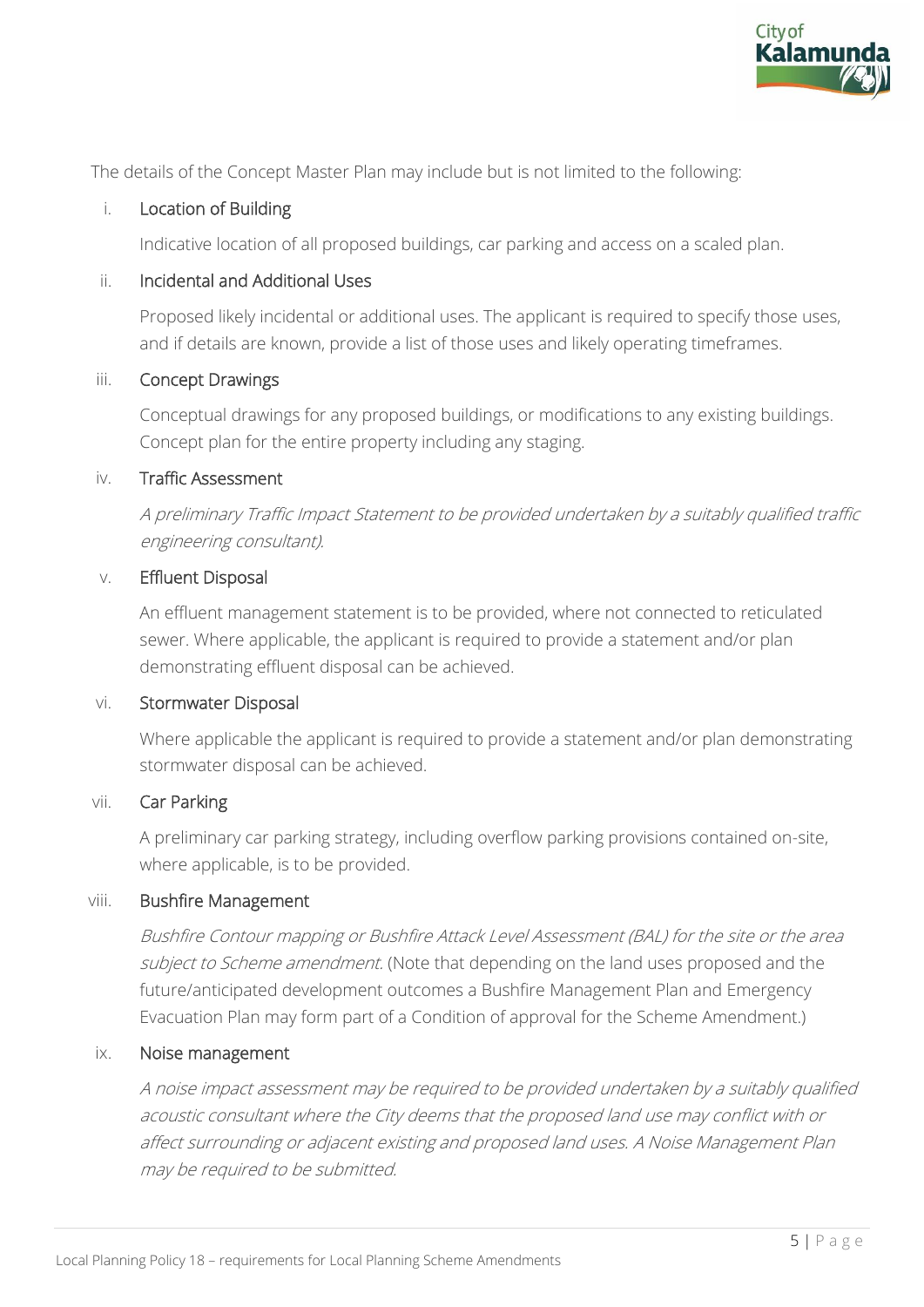

c) It is noted that the Concept Master Plan and Land Use Scoping Statement relate to preliminary and indicative proposals only. As such the submitted details may be amended through the Development Application Stage. It is noted however, that where a proposal for development deviates significantly from the Concept Master Plan and the Land use Scoping Statement, the City is unlikely to support the development without substantial reasoning and sound planning justification.

### 2. Matters to be Considered

The following matters will be given consideration in the assessment of applications for a Local Planning Scheme Amendment.

a) The likely impact of the proposed scheme amendment on the prevailing amenity and character of the immediate and surrounding area based on established planning principles.

### 3. Variations to the Policy

Where a variation is applied consideration to Clause 3 "Matters to be considered' shall be referenced.

Any variation to the requirements of this policy or items contained in Clause 2 will require the applicant to provide additional justification demonstrating how the proposal will not adversely affect adjoining property owners, the streetscape or the amenity of the locality, with reference to Clause 3 – 'Matters to be Considered' of this policy.

| Legislation      | City of Kalamunda Local Planning Scheme No.3 |
|------------------|----------------------------------------------|
| Adopted          | 18 December 2018 OCM 242/2018                |
| Reviewed         |                                              |
| Next Review Date |                                              |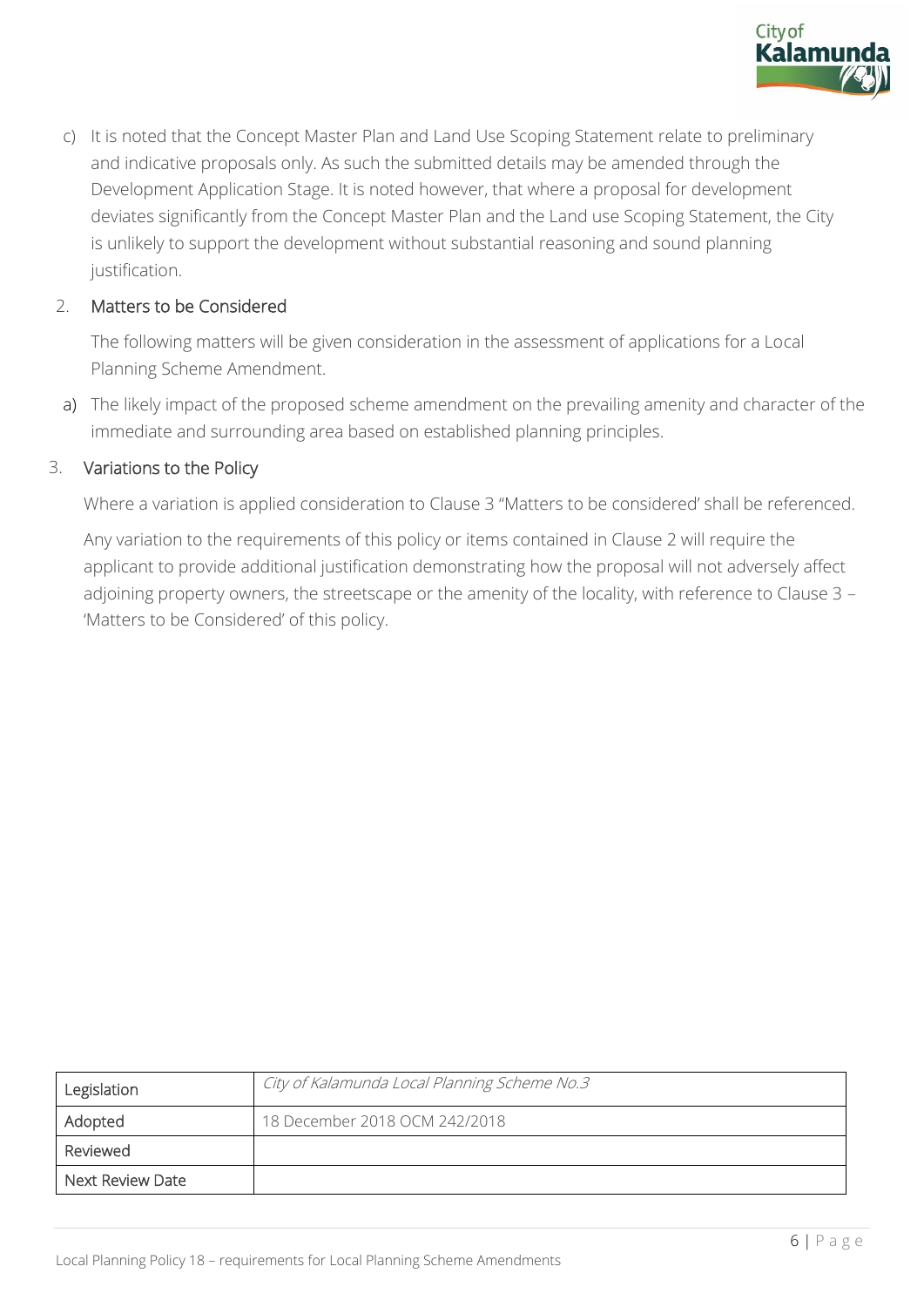

## Appendix A – Explanatory Information

### What is a Town Planning Scheme?

Local Planning Schemes are made under Part 5 of the Planning and Development Act 2005, which sets out the general objectives of schemes, the matters which may be addressed and the requirements for review.

Where schemes involve the zoning or classification of land, they are required to reflect the Planning and *Development (Local Planning Scheme) Regulations 2015*. Importantly, there are some sections of the scheme which are 'deemed provisions' and cannot be changed.

Schemes include a variety of zones and accompanying statutory planning provisions which combine to provide for control of land use and development. This combination reflects a set formula of land use possibilities and zoning arrangements, with the intent being that the formula achieves the aims of the Scheme, which itself is derived from the strategic vision of the Local Planning Strategy.

### What is a Scheme Amendment?

From time to time, it becomes necessary to amend the City's Local Planning Scheme No. 3 (the Scheme). When a change is proposed or made to the Scheme, it is referred to as a Scheme Amendment. These changes can be proposed by landowners, the City itself or State Government agencies. The decision to initiate a Scheme Amendment is however at the discretion of the City (which has no appeal rights), and once initiated the City becomes responsible for progressing a Scheme Amendment through to the Western Australian Planning Commission and ultimately the Minister for Planning.

Scheme amendments occur for a variety of different reasons including:

- a change in zoning to accommodate development;
- a change in the residential density coding to increase residential density;
- a change in the Scheme's wording to ensure more effective planning;
- to implement the strategic vision of the Local Planning Strategy; or
- to ensure orderly and proper planning.

### Spot rezoning?

The planning system has a general presumption against changing the zoning of individual lots ('spot rezoning') independent of a broader zoning or local planning strategy. Scheme Amendment requests should relate to a broader, more logical area, or be considered as part of a major Scheme review in the interests of orderly and proper planning.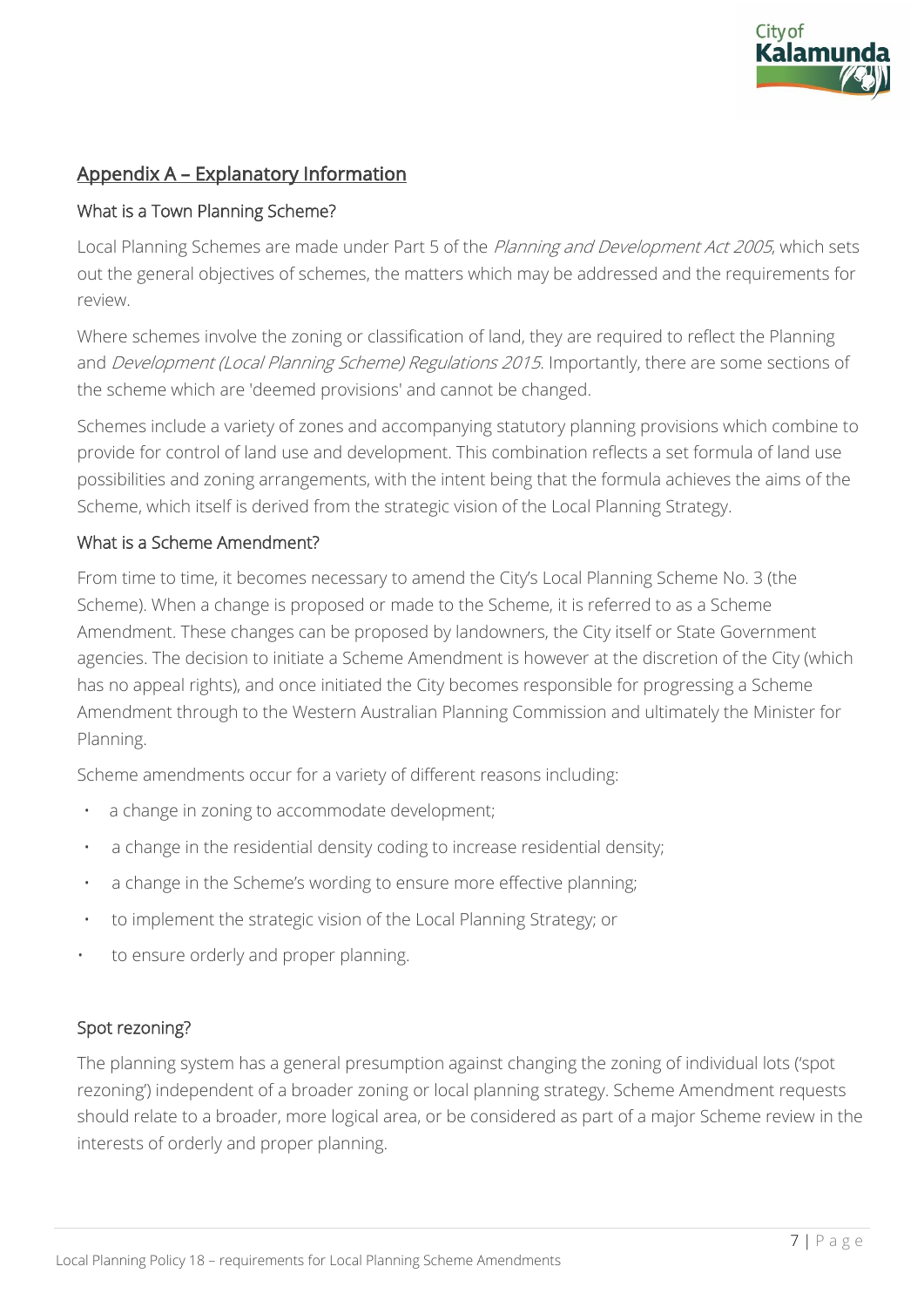

### Should I engage a Town Planning Consultant?

Given the complexity of the Scheme Amendment process, it is usually advisable for an applicant to engage a suitably experienced Planning Consultant who can fully address all relevant issues in the initial Scheme Amendment request and subsequent stages.

Appendices A and B of this information sheet outline the type of information required to be submitted for a Scheme Amendment proposal.

### Scheme Amendment Fee

Fee estimates are calculated in accordance with the Planning and Development Regulations 2009. Upon lodgement of a Scheme Amendment and prior to a Scheme Amendment being initiated by Council at an Ordinary Meeting the minimum fee is to be paid to the City of Kalamunda. The applicable fee is calculated by estimating the staff time and resources necessary to process and consider the Scheme Amendment. The applicant will be provided with an appropriate acknowledgment letter and invoice by the City at this stage.

The following minimum fees apply to each type of Scheme Amendment:

- Standard Amendment: \$2,500
- Complex Amendment: \$5,000

### Please note that the fees may vary according to the complexity of the amendment proposed and any additional hours logged by City staff.

A record of costs will be kept in accordance with the Planning and Development Regulations 2009.

### Scheme Amendment Process

Section 75 of the Planning and Development Act 2005 provides for local governments to amend a local planning scheme. A Scheme Amendment becomes operative when approved by the Minister for Planning and published in the Government Gazette.

The procedure for amending a Town Planning Scheme is set out in the State Government's Planning and Development (Local Planning Schemes) Regulations 2015.

There are different timeframes applicable depending on whether the amendment is categorised as a Basic, Standard or Complex amendment. The descriptions of these amendments are described in Appendix D.

The Scheme Amendment process and timelines are set out in Appendix E.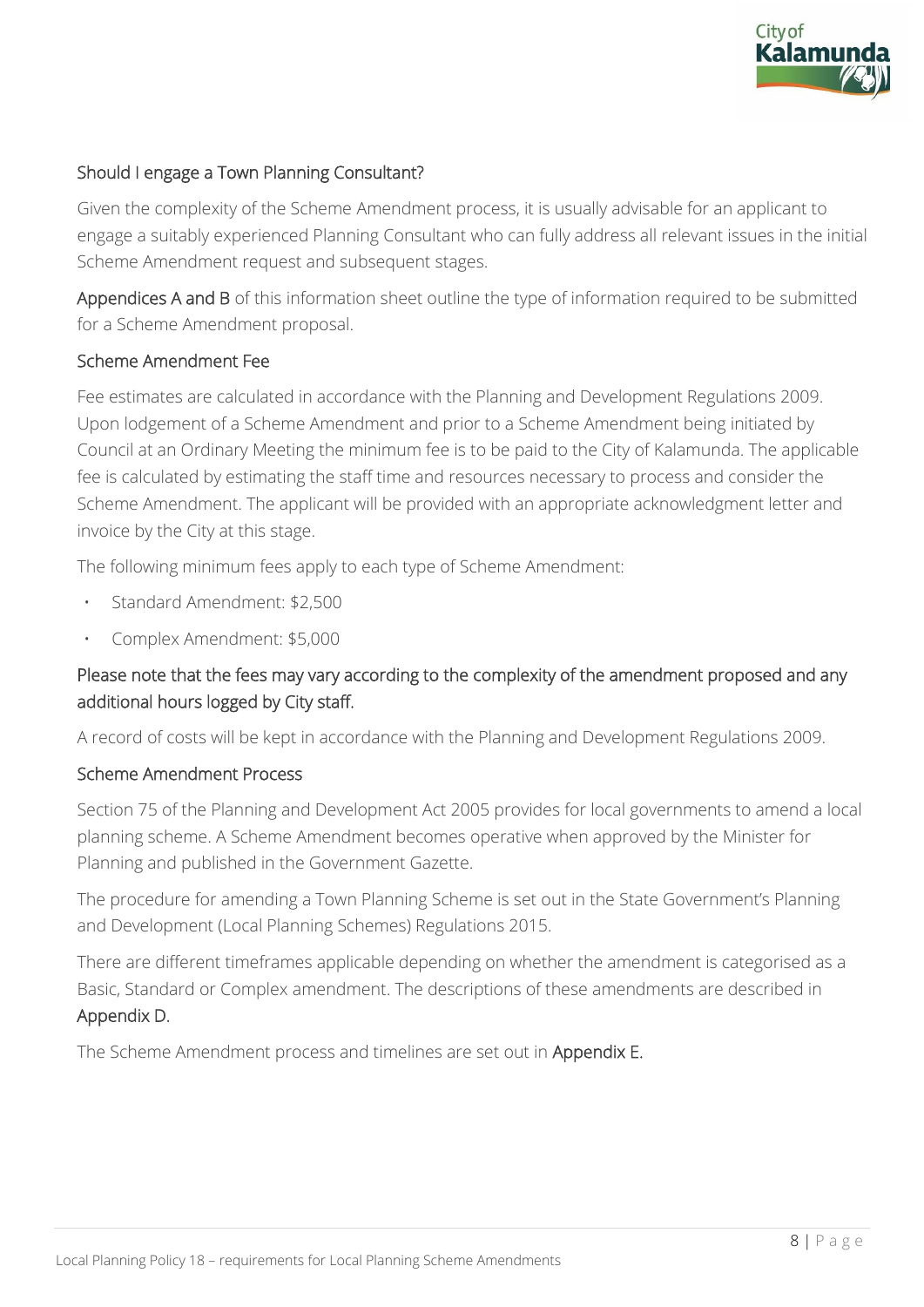

## Appendix B

## Recommended information to be submitted with intital request to amend Town Planning Scheme No.3

There is no specific application form to lodge a request to amend the City's Town Planning Scheme. However, it is considered important that an initial request be supported by the following information:

Explanatory letter and/or report including:

- the address of the subject lot or lots;
- an accurate description of the requested change in zoning, density coding or other amendment to the Scheme;
- the reasons for the request;
- justification for the application (referencing any applicable Council strategies or policies);
- likely effect (if any) of the proposal on surrounding land, in terms of building form, traffic, access, and the proposed use of the land generally;
- Concept plans or other supporting information further clarifying the purpose of the requested change may be required; and
- Initial Scheme Amendment fee

The initial request, including full justification and explanation, plus initial fee, should be mailed to the:

### Chief Executive Officer

City of Kalamunda

PO Box 42 Kalamunda WA 6926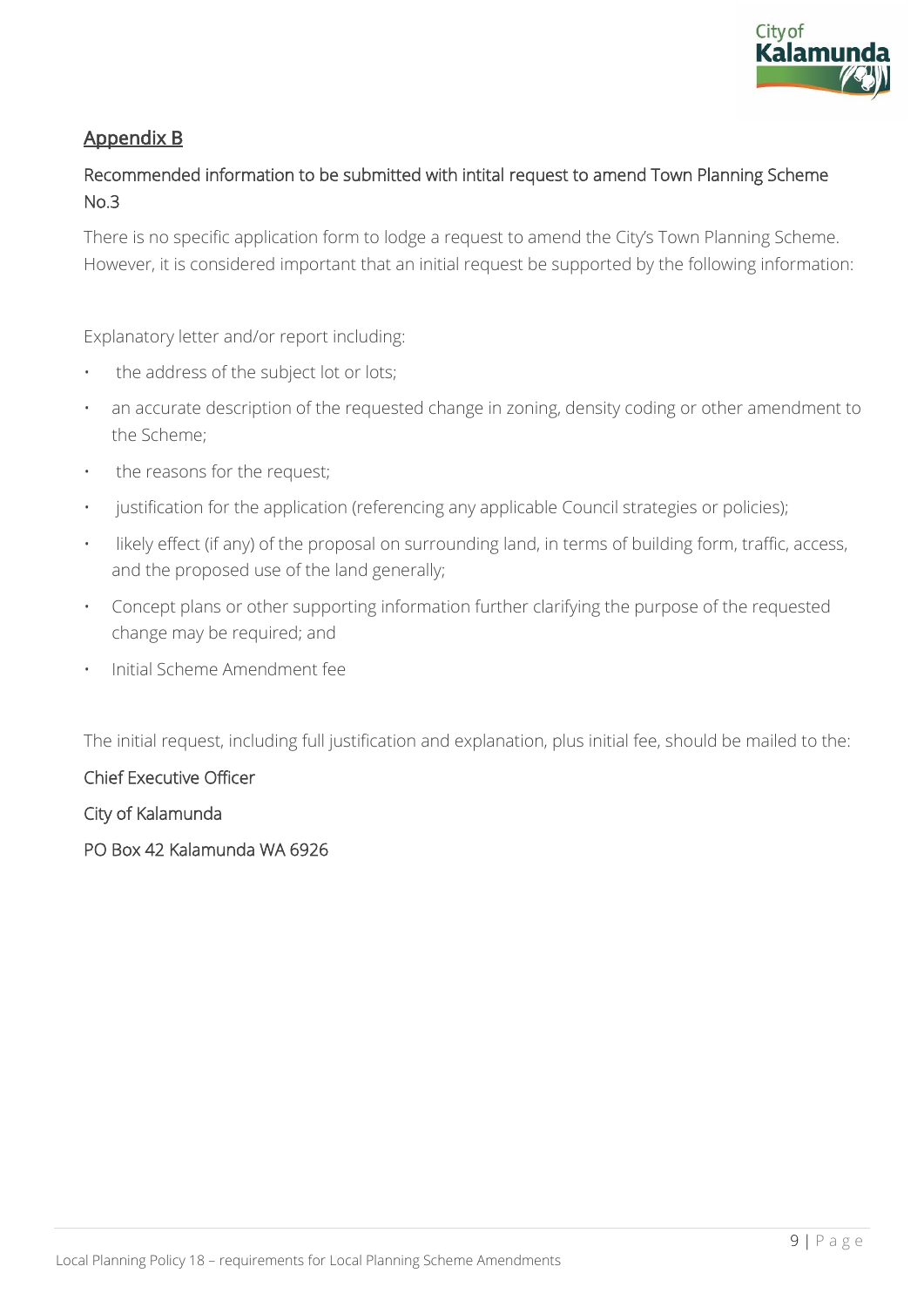

## Appendix C

### Recommend Table of Contents for Scheme Amendment Report

The following 'Table of Contents' and 'Table of Figures' aims to guide applicants in the preparation of their Scheme Amendment proposal report. The City strongly recommends that applicants follow this standard format, as it will assist in ensuring that all relevant information is included within the report. It should be noted however that this list is not definitive and additional sections and/or figures may be required in relation to specific amendment proposals. In some cases, the information may not be required if it has no relevance to the proposed scheme amendment. If uncertain, please contact Strategic Planning to discuss.

### \*Note: Five (5) copies of Scheme Amendment document are required should Council resolve to initiate the Amendment.

(5) copies of Scheme Amendment document are required should Council resolve to initiate the Amendment.

#### Table of Contents

#### 1. Introduction

- 1.1. Site Details
- 1.2. Proponent
- 1.3. Land Ownership

#### 2. Strategic and Statutory Framework

- 2.1. State Planning Context
	- 2.1.1. Metropolitan Region Scheme
	- 2.1.2. State Planning Policies
	- 2.1.3. State Planning Strategies
- 2.2. Local Planning Context
	- 2.2.1. Local Planning Scheme
	- 2.2.2. Local Planning Policies
	- 2.2.3. Local Planning Strategies

#### 3. Site Analysis

- 3.1. Topographical Features
- 3.2. Land Capability
- 3.3. Native Vegetation
- 3.4. Native Fauna
- 3.5. Conservation Areas
- 3.6. Watercourses and Wetlands
- 3.7. Hydro-geological Conditions
- 3.8. Aboriginal and European Heritage
- 3.9. Infrastructure Availability

#### 4. Amendment Proposal and Type

4.1. Amendment Specifications/Type (Basic/Standard/Complex)

- 4.2. Rationale for Amendment
- 4.3. Future Development Proposal
- 5. Conclusions
- 6. References

#### Table of Figures

| Figure 1: Location Map                             |  |  |
|----------------------------------------------------|--|--|
| Figure 2: Land Ownership                           |  |  |
| Figure 3: Metropolitan Region Scheme Zoning        |  |  |
| Figure 4: Town Planning Scheme No.3 Zoning         |  |  |
| Figure 6: Topographical and Environmental Features |  |  |
| Figure 7: Aboriginal and European Heritage Sites   |  |  |
| Figure 8: Opportunities and Constraints            |  |  |
| Figure 9: Proposed Amendment(s) to Town Planning   |  |  |
| Scheme No. 3 Mapping                               |  |  |

Figure 10: Proposed Future Development or Subdivision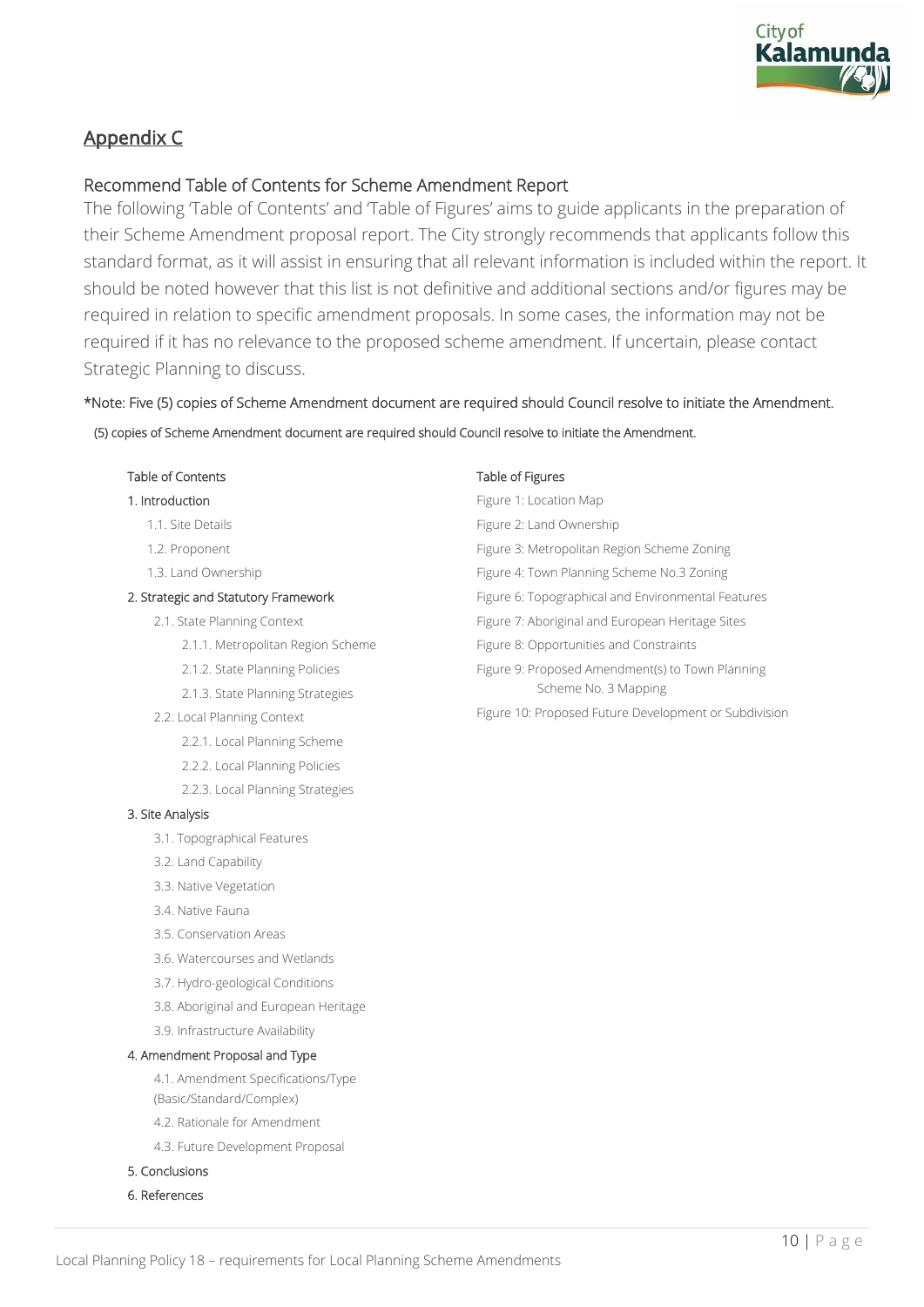

## Appendix D

Extracted from Regulation 34 of the Planning and Development (Local Planning Schemes) Regulations 2015

### Categorises of Scheme Amendments

Basic amendment means any of the following amendments to a local planning scheme —

- a) an amendment to correct an administrative error;
- b) an amendment to the scheme so that it is consistent with the model provisions in Schedule 1 or with another provision of the local planning scheme;
- c) an amendment to the scheme text to delete provisions that have been superseded by the deemed provisions in Schedule 2;
- d) an amendment to the scheme so that it is consistent with any other Act that applies to the scheme or the scheme area;
- e) an amendment to the scheme so that it is consistent with a State planning policy;
- f) an amendment to the scheme map to include a boundary to show the land covered by an improvement scheme or a planning control area;
- g) an amendment to the scheme map that is consistent with a structure plan, activity centre plan or local development plan that has been approved under the scheme for the land to which the amendment relates if the scheme currently includes zones of all the types that are outlined in the plan;
- h) an amendment that results from a consolidation of the scheme in accordance with section 92(1) of the Act;
- i) an amendment to the scheme so that it is consistent with a region planning scheme that applies to the scheme area if the amendment will have minimal effect on the scheme or landowners in the scheme area;

complex amendment means any of the following amendments to a local planning scheme —

- a) an amendment that is not consistent with a local planning strategy for the scheme that has been endorsed by the Commission;
- b) an amendment that is not addressed by any local planning strategy;
- c) an amendment relating to development that is of a scale, or will have an impact, that is significant relative to development in the locality;
- d) an amendment made to comply with an order made by the Minister under section 76 or 77A of the Act;
- e) an amendment to identify or amend a development contribution area or to prepare or amend a development contribution plan;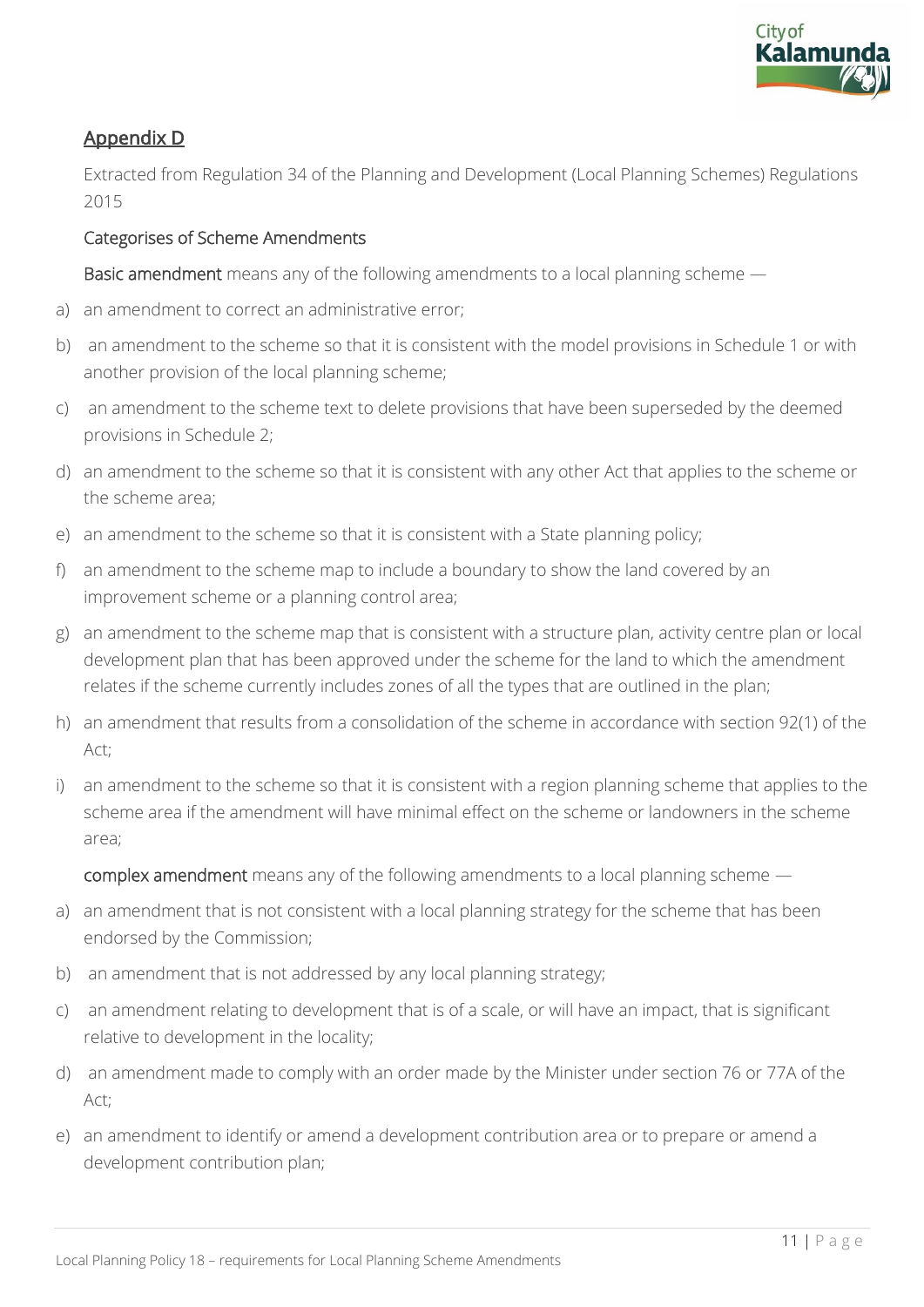

standard amendment means any of the following amendments to a local planning scheme —

- a) an amendment relating to a zone or reserve that is consistent with the objectives identified in the scheme for that zone or reserve;
- b) an amendment that is consistent with a local planning strategy for the scheme that has been endorsed by the Commission;
- c) an amendment to the scheme so that it is consistent with a region planning scheme that applies to the scheme area, other than an amendment that is a basic amendment;
- d) an amendment to the scheme map that is consistent with a structure plan, activity centre plan or local development plan that has been approved under the scheme for the land to which the amendment relates if the scheme does not currently include zones of all the types that are outlined in the plan;
- e) an amendment that would have minimal impact on land in the scheme area that is not the subject of the amendment;
- f) an amendment that does not result in any significant environmental, social, economic or governance impacts on land in the scheme area;
- g) any other amendment that is not a complex or basic amendment.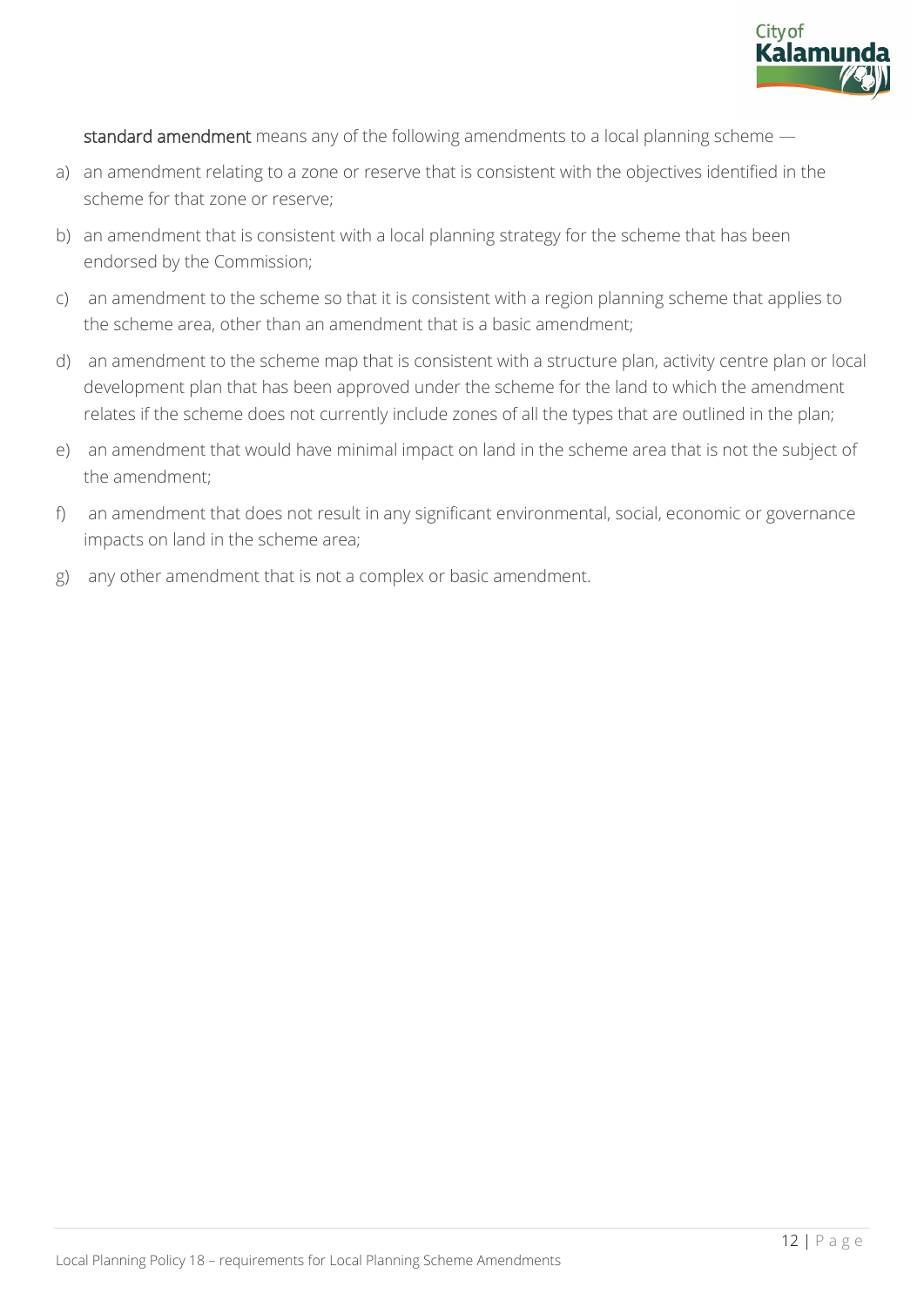

# Appendix E

# Local Planning Scheme Amendments Proceed and Indicative Timelines

|                |                                                                                                                                                                                                                                                                                                                                  | Approximate Time Frame |                                           |         |
|----------------|----------------------------------------------------------------------------------------------------------------------------------------------------------------------------------------------------------------------------------------------------------------------------------------------------------------------------------|------------------------|-------------------------------------------|---------|
|                | Action                                                                                                                                                                                                                                                                                                                           | <b>Basic</b>           | Standard                                  | Complex |
| 1              | Preliminary discussion<br>Applicant and City officers discuss merits of proposal prior<br>to formal lodgement                                                                                                                                                                                                                    |                        | (not included in this timeframe estimate) |         |
| 2              | Scheme Amendment request lodged<br>Request acknowledged, registered electronically, allocated<br>1 Week<br>to officer and fee determined                                                                                                                                                                                         |                        |                                           |         |
| 3              | <b>Internal Assessment</b><br>Subject to receipt of fee, Scheme Amendment request<br>referred to internal departments for comment. Officer to<br>consolidate comments and provide response to applicant<br>requesting modifications/more information (if required)                                                               | 3 Weeks                |                                           |         |
| $\overline{4}$ | Council Report and Resolution<br>Officer prepares report to Council for consideration to<br>initiate Scheme Amendment. Council resolve whether to<br>initiate Amendment (with or without modifications) or not to<br>proceed with the Amendment. (Note: Ordinary Council<br>Meetings are held on a monthly basis except January) | 4 Weeks                |                                           |         |
| 5              | Referral to Environmental Protection Authority (EPA) and<br>Western Australian Planning Commission (WAPC)<br>Upon receipt of satisfactory documents, Scheme<br>Amendment referred to EPA for comment and approval to<br>advertise.<br>All amendments are sent to WAPC, if complex for consent to<br>advertise (others as FYI)    | 4 Weeks                | 4 Weeks                                   | 6 Weeks |
| 6              | Advertising<br>Following receipt of consent to advertise from EPA, Scheme<br>Amendment is advertised via local newspaper, letters to<br>affected landowners and service authorities/government<br>agencies, on City's website, within City buildings and signs on<br>site (if required).                                         | N/A                    | 42 Days                                   | 60 Days |
| 7              | <b>Assess Submissions</b><br>Officer assesses any submissions received during<br>advertising period and prepares a schedule of submissions<br>to supplement report to Council.                                                                                                                                                   | N/A                    | 1 Week                                    | 1 Week  |